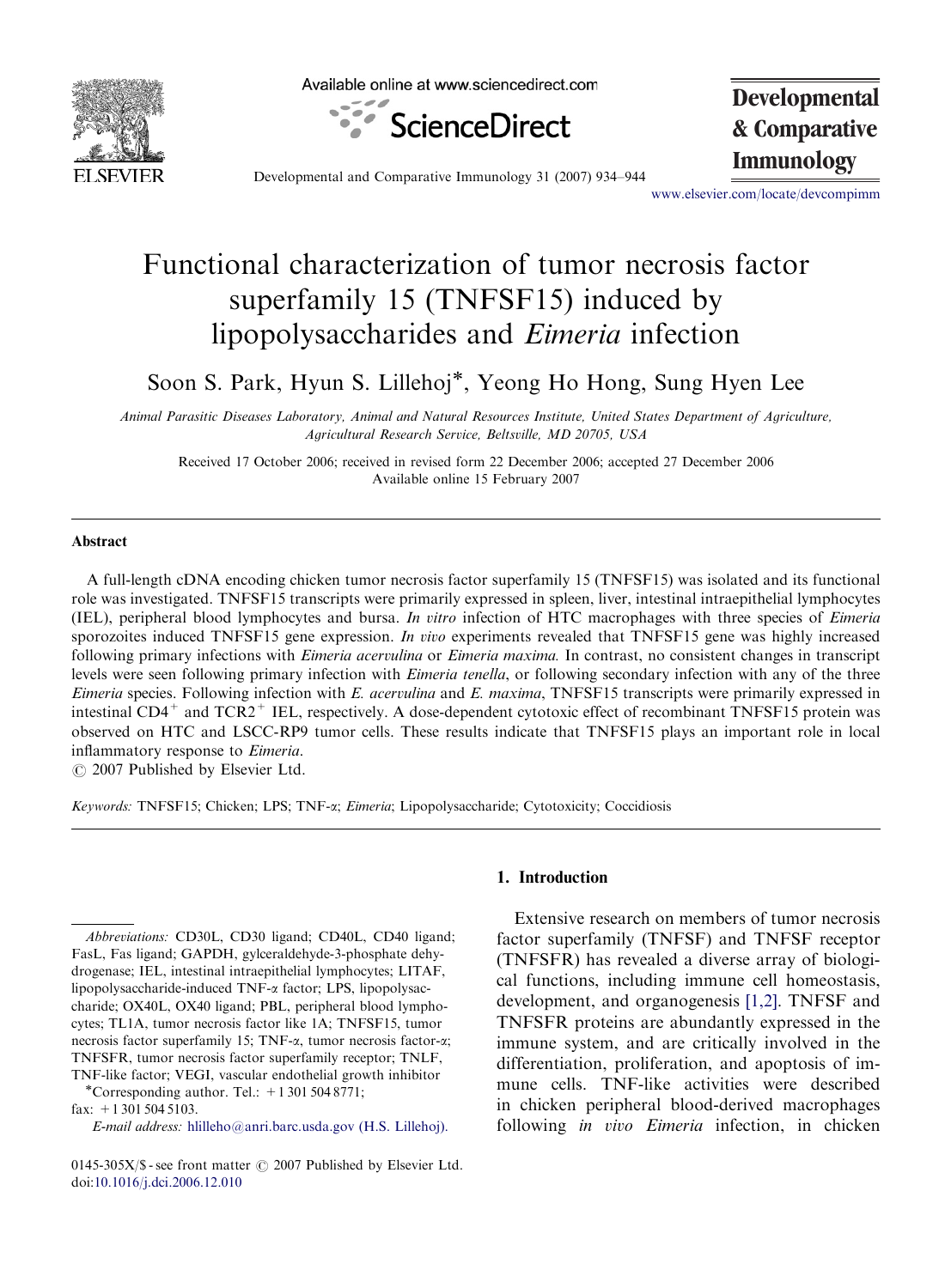alimentary secretions, or in macrophages following in vitro stimulation with bacterial lipopolysaccharide (LPS) [\[3–6\]](#page-9-0). Administration of exogenous chicken TNF-like factor (TNLF) induced body weight loss indicating its role in a pathological effect [\[3\].](#page-9-0)

Several avian TNFSF members have been isolated and characterized. These include TNFSF8 (CD30 ligand, or CD30L), TNFSF10 (TNF-related apoptosis-inducing ligand, or TRAIL), TNFSF13B (B cell activating factor of TNF superfamily, or BAFF), TNFSF15, and LPS-induced TNF- $\alpha$  factor (LITAF) [\[7–11\].](#page-9-0) In addition, with the recent availability of the genomic sequence and annotated genomic analysis in chicken, additional TNFSF members have been described, including TNFSF4 (OX40L), TNFSF5 (CD40L), and TNFSF6 (FasL) [\[12\]](#page-9-0). Several of these chicken TNFSF members are homologous to their mammalian counterparts. In particular, the nucleotide sequence of the chicken TNFSF15 gene is similar to mammalian TL1A and the long form of mammalian vascular endothelial growth inhibitor (VEGI) [\[10,13,14\]](#page-9-0). Takimoto et al. [\[10\]](#page-9-0) showed that chicken TNFSF15 decreased feed intake, and increased rectal temperature, and mediated cytotoxicity in vitro against murine fibroblasts or primary chicken cell cultures. However, the immunological studies of chicken TNFSF15 have been absent.

Avian coccidiosis is caused by multiple species of Eimeria spp., which develop within chicken intestinal epithelial cells resulting in malabsorption of nutrients, inefficient feed utilization, and impairment of animal growth [\[15–17\].](#page-9-0) Eimeria undergoes a complex life cycle, composed of intracellular, extracellular, asexual, and sexual stages. Host immune responses to coccidia infection are complex and involve many different types of effector cells and molecules [\[16\].](#page-10-0) Recently, we reported that the expression of a chicken TNFSF member, LITAF, was significantly upregulated in Eimeria-infected chickens [\[11\].](#page-9-0) Furthermore, purified recombinant LITAF protein expressed in Escherichia coli or COS7 cells mediated cytotoxic activity against chicken tumor cell lines. The present study was undertaken to determine the immunological properties of TNFSF15 and its roles in host responses to Eimeria. We found that TNFSF15 transcripts were significantly increased following infection with Eimeria in the gut or in the macrophages following stimulation with bacterial LPS. These results indicate that TNFSF15 and LITAF

play an important role in the host response to coccidiosis.

# 2. Materials and methods

# 2.1. Animals, Eimeria infection, and preparation of IEL

Fertilized eggs of specific pathogen-free SPAFAS chickens were obtained from Charles River Laboratories (Wilmington, MA) and hatched at the Animal and Natural Resources Institute of the Beltsville Agricultural Research Center. Chickens were provided free access to feed and water and experimentally infected with Eimeria as described [\[18,19\]](#page-10-0). Primary oral inoculations were made with  $1 \times 10^4$ sporulated oocysts of Eimeria acervulina (strain #12), Eimeria maxima (Tysons) and Eimeria tenella (WLR-1) at 3 weeks of age, and secondary inoculations were made with  $2 \times 10^4$  oocysts of the same parasites at day 14 post-primary infection. IEL were collected from the duodenal region of E. acervulina infected chickens, from the Meckel's diverticulum to the ileac region of E. maxima infected birds, and the caeca region of E. tenella inoculated chickens as described [\[18,19\].](#page-10-0) Briefly, the dissected intestinal tissues were cut longitudinally and washed three times with ice-cold Hank's balanced salt solution (HBSS) containing 100 U/ml of penicillin and  $100 \mu g/ml$  of streptomycin (Sigma, St. Louis, MO). The mucosal layer was scraped away with a surgical round-shaped scalpel, the remaining tissue was washed with HBSS, and IEL were isolated from homogenized tissues by Percoll gradient centrifugation. Animal experiments were performed according to the approved guidelines established by the Beltsville Area Institutional Animal Care and Use Committee (IACUC).

# 2.2. Cloning of TNFSF15

The full-length TNFSF15 gene was isolated by RT-PCR as described [\[20\]](#page-10-0) using primers based on the published sequence [\[10\].](#page-9-0) Briefly,  $5.0 \mu$ g of total RNA was prepared from intestinal IEL using TRIzol (Invitrogen, Carlsbad, CA), treated with  $1.0 \text{ U}$  of DNase I (Sigma), heated at  $70 \degree \text{C}$  for 10 min, and reverse-transcribed at  $42^{\circ}$ C for 1 h using the StrataScript first strand synthesis system (Stratagene, La Jolla, CA) with  $5.0 \mu$ g of Oligo(dT) primer,  $25 \text{ mM}$  of dNTPs, and  $50 \text{ U}$  of reverse transcriptase in a total volume of  $19 \mu$ l. PCR was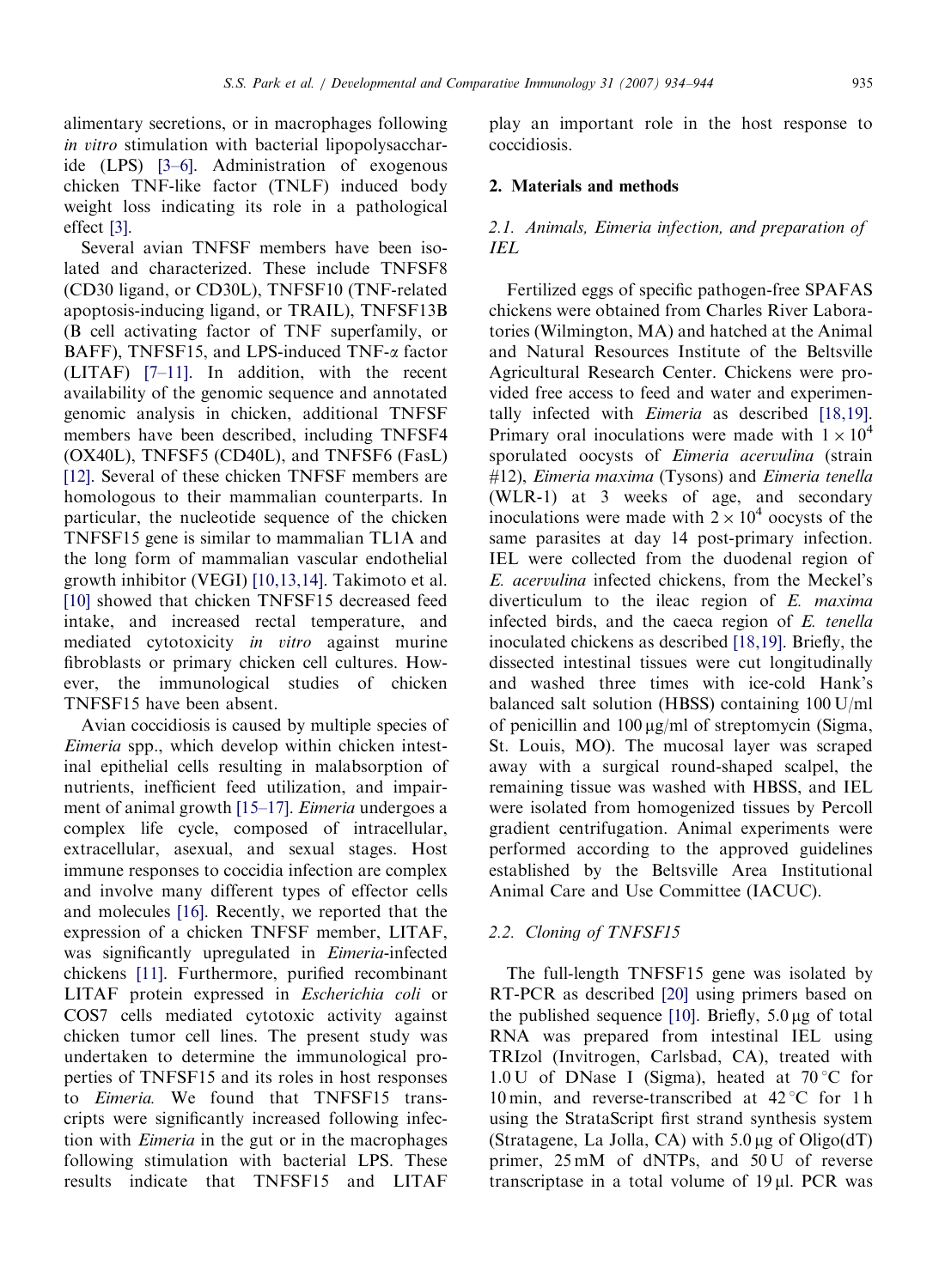performed using the TNFSF15 forward primer (5'-GCTCGTACGCCAATTGCC-3') and the reverse primer (5'-CAGTAAAAAGGCACCGAAGAA-3') for 1 cycle at 95 °C for 15 min, 35 cycles at 94 °C for 30 s, 50 °C for 1 min, and 72 °C for 1 min using HotStarTag DNA polymerase (Qiagen, Valencia, CA). Amplicons were cloned into pCR2.1-TOPO (Invitrogen), isolated by EcoRI/HindIII digestion, ligated into the corresponding restriction endonuclease sites of  $pET32a (+)$  (Novagen, Madison, WI), and transformed into Rosetta 2 (DE3) competent cells (Novagen). Recombinant TNFSF15 protein was induced with 1 mM isopropyl beta-D-galactopyranoside (IPTG, Amersham Biosciences, Piscataway, NJ) at  $25^{\circ}$ C for 5 h. TNFSF15 protein expressing clones were selected and DNA sequences confirmed by sequence analysis (Applied Biosystems, Foster City, CA) at the Center for Biosystems Research (University of Maryland, College Park, MD).

# 2.3. Induction of TNFSF15 by LPS and Eimeria

Confluent HTC macrophages [\[21\]](#page-10-0) grown in 6-well plates were stimulated with  $4.0 \mu g/ml$  of LPS from E. coli 0111:B4, Salmonella enteritidis, or S. typhimurium (Sigma), or were infected with  $5.0 \times 10^6$  sporozoites of *E. acervulina*, *E. maxima*, or E. tenella as described [\[11\]](#page-9-0). At 4, 18, and 48 h post-treatment, the cells were harvested and TNFSF15 mRNA levels were determined by quantitative real time RT-PCR.

## 2.4. Magnetic cell separation of IEL

Intestinal IEL were collected at peak TNFSF15 expression time (5 days post-primary infection (DPI)) following infection with  $1.0 \times 10^4$  sporulated oocysts (per bird) of E. acervulina or E. maxima. The collected IEL were separated into  $CD4^+$ ,  $CD8^+$ , TCR1<sup>+</sup>, or TCR2<sup>+</sup> subpopulations using the corresponding antibodies and the magnetic BD IMag Cell Separation System according to the

Table 1 Primer sets for quantitative RT-PCR manufacturer's instructions (BD Biosciences Pharmingen, San Jose, CA). Total cell numbers were adjusted to  $2.0 \times 10^7$  cells/ml and incubated on ice for 45 min with pre-titrated amounts of anti-CD4, anti-CD8, anti-TCR1, or anti-TCR2 monoclonal antibodies [\[22,23\]](#page-10-0). The cells were washed twice with HBSS containing 3% FBS, incubated on ice for 15 min with  $20 \mu g/ml$  of biotinylated goat antimouse IgG secondary antibody (BD Biosciences), washed with 1X BD IMag buffer, and incubated on ice for 30 min with  $40 \mu l$ /ml of streptavidin-labeled magnetic particles (BD IMag Streptavidin Particles Plus—DM). Magnetic particles were isolated, the positive and negative cell fractions were resuspended in HBSS, and TNFSF15 mRNA levels were quantified by quantitative RT-PCR.

## 2.5. Quantitative RT-PCR

Oligonucleotide primers for TNFSF15 and GAPDH quantitative RT-PCR are listed in Table 1. Amplification and detection of target genes were carried out using equivalent amounts of cDNA prepared from total RNA of each sample as described [\[11,18\]](#page-9-0) with the Mx3000P system and Brilliant SYBR Green QPCR master mix (Stratagene). The thermal profile was 1 cycle at  $95^{\circ}$ C for 10 min, 40 cycles at 95 °C for 30 s, 58 °C for 30 s, and  $72^{\circ}$ C for 1 min. Each reaction was performed in triplicate. To normalize mRNA expression levels between samples within individual experiments, the mean threshold cycle value  $(C_t)$  for the TNFSF15 and GAPDH products were calculated by pooling values from all samples in that experiment. The levels of TNFSF15 transcripts were normalized to those of GAPDH transcripts using the Q-gene program [\[24\].](#page-10-0)

# 2.6. Expression of recombinant TNFSF15 protein

E. coli Rosetta 2(DE3) cells transformed with the TNFSF15-pET32a( $+$ ) plasmid were induced with

| Target gene  | Primer sequence                                                | Product size (bp) | Accession number |
|--------------|----------------------------------------------------------------|-------------------|------------------|
| $TNFSF15^a$  | 5'-CCTGAGTTATTCCAGCAACGCA-3'<br>5'-ATCCACCAGCTTGATGTCACTAAC-3' | 292               | NM 001024578     |
| <b>GAPDH</b> | 5'-GGTGGTGCTAAGCGTGTTAT-3'<br>5'-ACCTCTGTCATCTCTCCACA-3'       | 264               | NM 204305        |

a From Takimoto et al. [\[10\].](#page-9-0)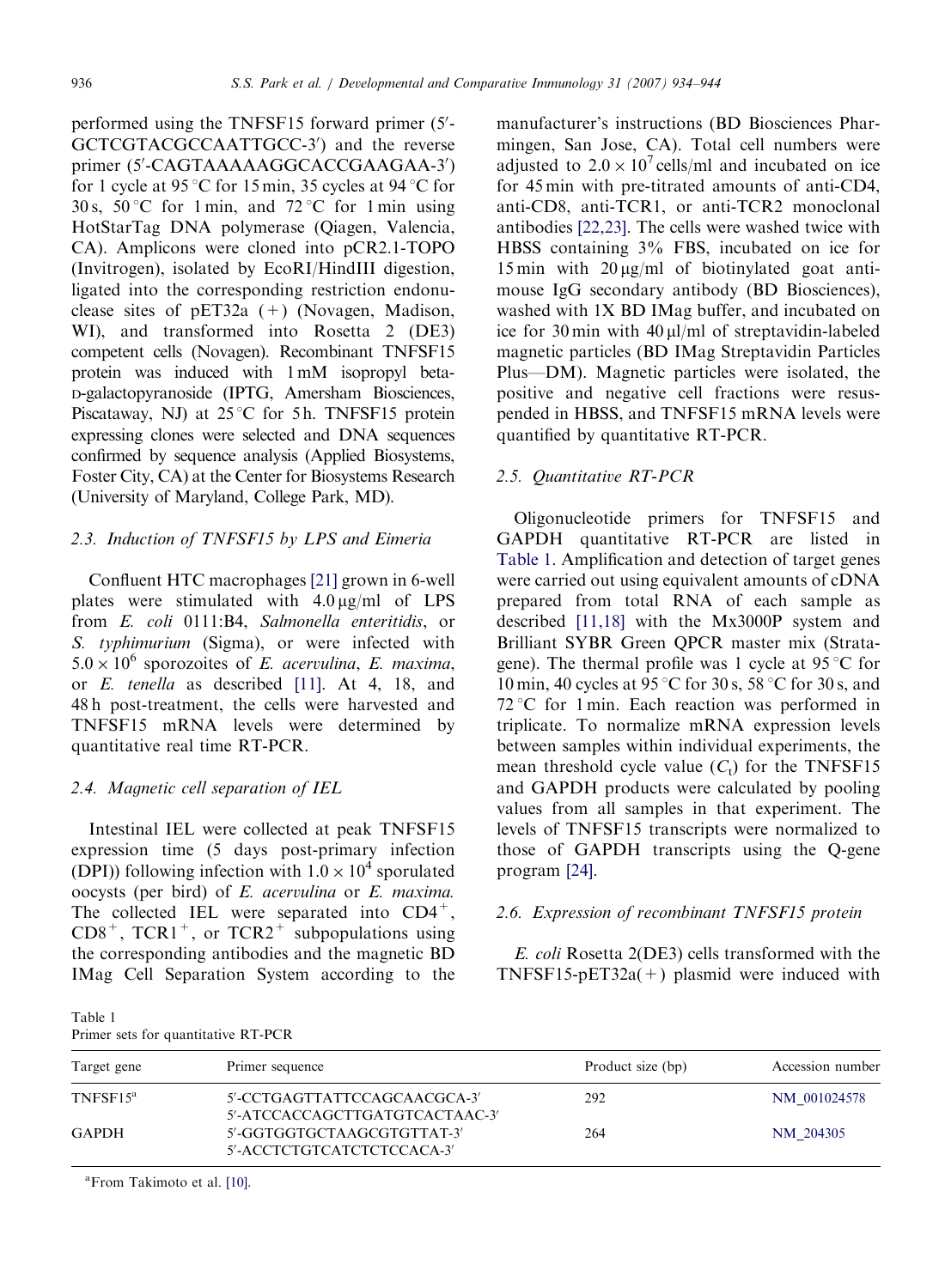<span id="page-3-0"></span>1.0 mM IPTG for 5 h at  $25^{\circ}$ C, inclusion bodies were harvested and solubilized, and the polyhistidinetagged recombinant TNFSF15 protein was purified using  $Ni<sup>2+</sup>$ -NTA His-bind resin (Qiagen) according to the manufacturer's protocol. The purified protein was resolved on a 15% SDS-PAGE gel, transferred to PVDF membrane (Immobilon-P, Millipore, Bedford, MA), the membrane was blocked for 2 h at room temperature with SuperBlock T20 (Pierce, Rockford, IL), incubated for 1 h at room temperature with peroxidase-labeled anti-polyhistidine antibody (Sigma), washed with PBS containing 0.05% Tween 20, and developed with 4-chloro-1-naphthol substrate (Sigma).

## 2.7. Determination of TNFSF15 cytotoxic activity

Chicken HTC macrophages and the retrovirustransformed LCSS-RP9 B cell line were cultured at  $41^{\circ}$ C in RPMI-1640 (Sigma) supplemented with  $10\%$  FBS,  $100$  U/ml of penicillin, and  $100 \mu$ g/ml of streptomycin. The chicken embryonic fibroblast cell line CHCC-OU2 [\[4\]](#page-9-0) was cultured at  $37^{\circ}$ C in Iscove's modified Dulbecco's medium (Sigma) supplemented with 10% FBS, 100 U/ml of penicillin, and  $100 \mu g/ml$  of streptomycin. One hundred microliter of cell suspensions  $(5.0 \times 10^3)$  or  $1.0 \times 10^4$  cells/ml) were cultured in flat-bottom 96well microtiter plates (Corning Costar) for 48 h with



Fig. 1. Sequence comparison of proteins encoded by mammalian and chicken TNFSF15s. (A) Sequences aligned using the CLUSTAL W (1.83) program (<http://www.ebi.ac.uk/clustalw/>). The TNF superfamily ligand signature sequence is indicated by the box and critical residues conforming to the signature are in bold. cTNFSF15, chicken TNFSF15, accession no. NP\_001019749; hTNFSF15, human TNFSF15, accession no. NP\_005109; mTNFSF15, mouse TNFSF15, accession no. NP\_796345; rTNFSF15, rat TNFSF15, accession no. NP\_665708; hTNFSF2, human TNF-a, accession no. NP\_000585. Asterisks (\*) indicate identical amino acid residues. Single dots (.) indicate homologous amino acid changes. Double dots (:) indicate conserved amino acid changes. (B) Phylogenetic relationships of mammalian and chicken TNFSF15s and human TNF-a were constructed based on amino acid sequences aligned using CLUSTAL W.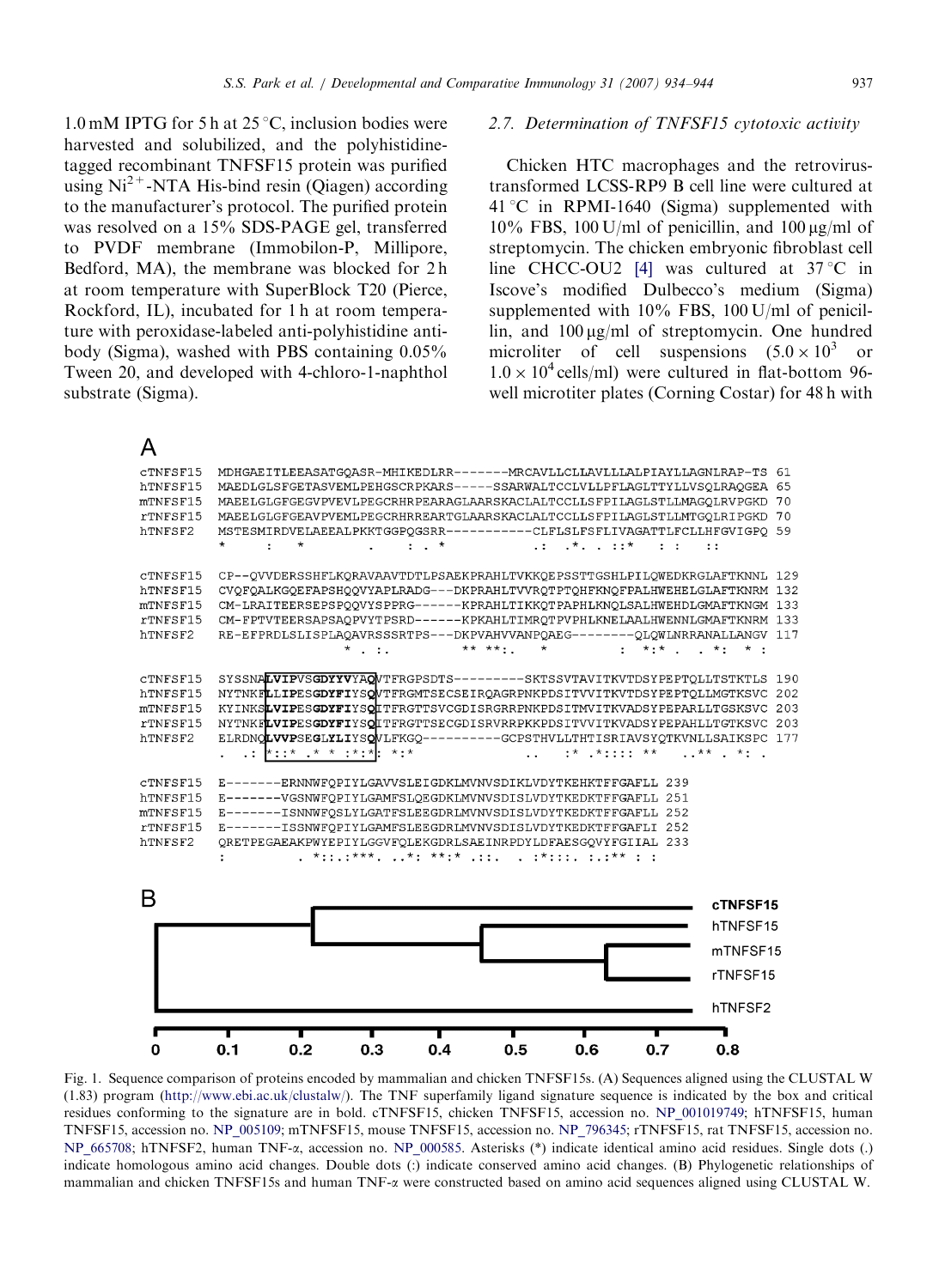serial dilutions of recombinant TNFSF15 protein or control protein (polyhistidine) from the empty expression vector. Cell numbers were determined using 2-(2-methoxy-4-nitrophenyl)-3-(4-nitrophenyl)-5-(2,4-disulfophenyl)-2H-tetrazolium (WST-8, Dojindo Molecular Technologies, Gaithersburg, MD) as described in  $[25]$  and  $OD<sub>450</sub>$  was measured according to the manufacturer's protocol.

# 2.8. Statistical analysis

Mean  $\pm$  S.D. values for each group (N = 3 or 5) were calculated, differences between groups were analyzed by the Dunnet multiple comparison test or the Tukey–Kramer multiple comparison test using Graphpad Prism 4 software (Graphpad, San Diego, CA), and considered significant at  $p < 0.05$ .

#### 3. Results

## 3.1. Analysis of chicken TNFSF15

A full-length cDNA of chicken TNFSF15 (accession number NP\_001019749) consisted of a 717 bp open reading frame predicted to encode a 239 amino acid polypeptide with a molecular weight of 26 kDa. Comparison of the predicted chicken TNFSF15 protein sequence with mammalian TNFSF members using CLUSATAL W (1.83) revealed 51% identity to human TNFSF15, 44% to mouse and rat TNFSF15, and 21% to human TNFSF2 (TNF- $\alpha$ ) ([Fig. 1A\)](#page-3-0). Importantly, eight of the 10 critical residues comprising the signature sequence of

TNFSF members in chicken TNFSF15 were well conserved with those of the mammalian proteins (boldface residues within box). Not unexpectedly, inter-mammalian TNFSF15 comparisons revealed greater levels of identity compared with chicken–mammalian comparisons, ranging from  $62\%$  (human vs. mouse) to  $84\%$  (mouse vs. rat). By evolutionary distance analysis, chicken TNFSF15 appeared most closely related to the mammalian TNFSF15s compared with human TNFSF2 ([Fig. 1B\)](#page-3-0).

## 3.2. Tissue distribution of TNFSF15

Expression of mammalian TNFSF15 was reported to be largely restricted to endothelial cells of diverse lymphoid organs [\[14,26\]](#page-9-0). As shown in Fig. 2, chicken TNFSF15 transcripts were highly expressed in spleen and liver, with intermediate levels in intestinal IEL, peripheral blood leukocytes (PBL) and bursa, and lower levels in heart, muscle and thymus.

# 3.3. Stimulation of TNFSF15 expression by LPS and Eimeria

We previously reported that bacterial LPS and Eimeria infection induced expression of chicken LITAF, another TNFSF member [\[11\].](#page-9-0) To determine whether expression of TNFSF15 was modulated in a similar manner, HTC macrophages were treated with  $4.0 \mu g/ml$  of purified LPS from E. coli, S. enteritidis, or S. typhimurium, or  $5 \times 10^6$  viable



Fig. 2. Tissue distribution of chicken TNFSF15 mRNA. Total RNA was isolated from the indicated organs and cells, TNFSF15 transcripts were analyzed by quantitative RT-PCR, and normalized to GAPDH mRNA. Each bar represents the mean $\pm$ S.D. of 5 birds.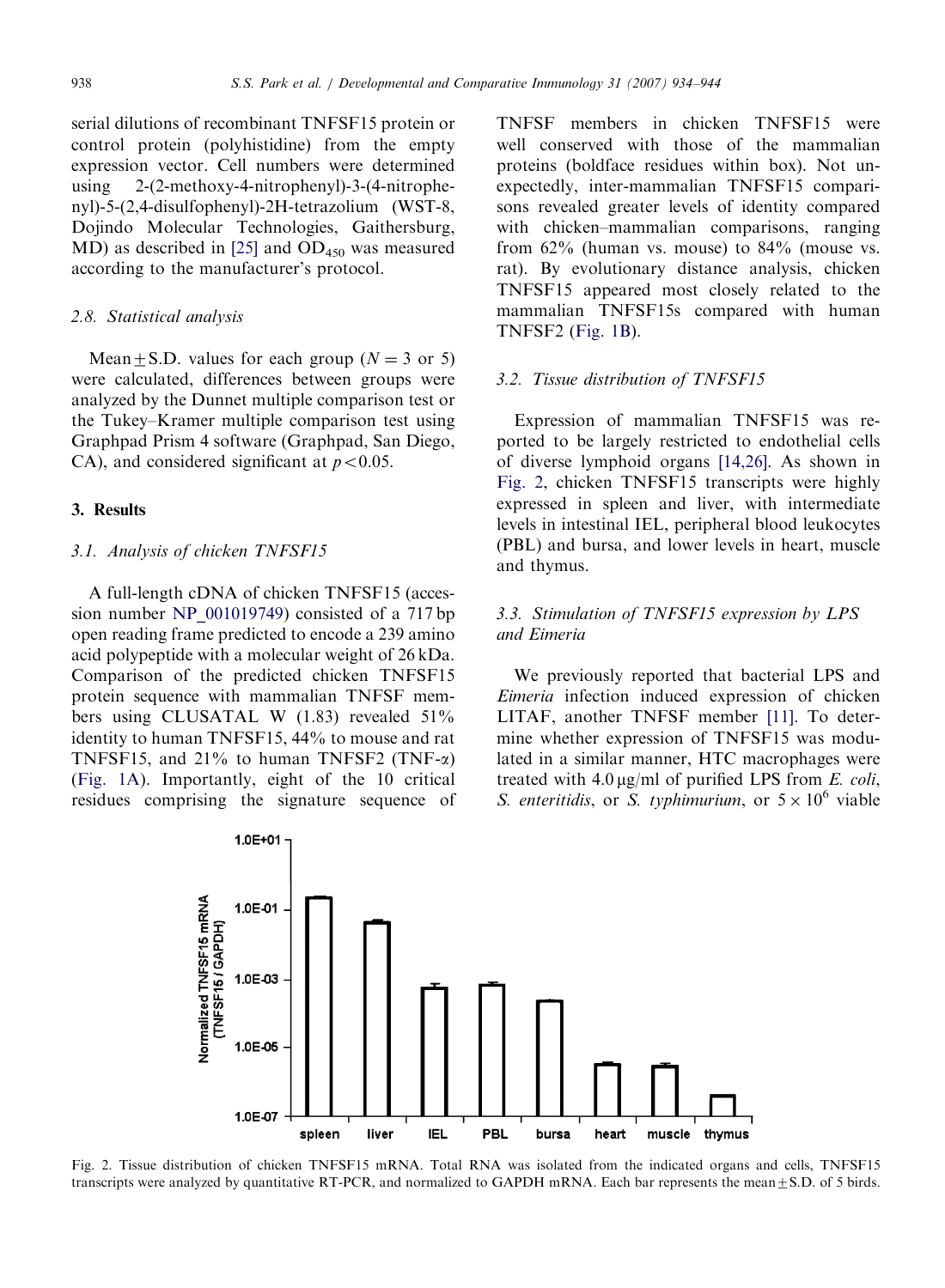<span id="page-5-0"></span>E. acervulina, E. maxima and E. tenella sporozoites for 4, 18, or 48 h and TNFSF15 transcript levels were measured by quantitative RT-PCR. TNFSF15 mRNA levels were significantly increased at 4 and 18 h post-stimulation with E. coli LPS compared with the PBS vehicle control, but returned to basal levels at 48 h (Fig. 3A). Treatment with LPS from Salmonella significantly increased levels of TNFSF15 expression at all times examined, although that levels at 48 h were less than those levels at 4 or 18 h. The kinetics of TNFSF15 mRNA levels following treatment of HTC cells with

Eimeria parasites were similar to those observed after LPS, i.e. significantly increased levels at 4 and/ or 18 h with return to basal levels by 48 h (Fig. 3B).

# 3.4. Kinetics of TNFSF15 mRNA expression during Eimeria infection in vivo

TNFSF15 transcripts were quantified in intestinal IEL from uninfected chickens (day 0), and from 1 to 9 days post-primary infection, and 1–7 days post-secondary infection (DSI) with E. maxima, E. acervulina, and E. tenella. Interestingly, as depicted



Fig. 3. Induction of chicken TNFSF15 by LPS and Eimeria parasites in HTC macrophages. Cells were non-treated or treated with LPS from E. coli, S. enteritidis (SE) or S. typhimurium (ST) (A) or E. acervulina, E. maxima and E. tenella sporozoites (B) for the indicated times. TNFSF15 mRNA levels were determined by quantitative RT-PCR and normalized to GAPDH mRNA. Each bar represents the mean  $\pm$  S.D. of triplicate samples. Asterisks indicate significantly increased TNFSF15 mRNA levels compared with non-treated control groups (\* $p < 0.05$ ; \*\* $p < 0.01$ ).



Fig. 4. Kinetics of chicken TNFSF15 mRNA expression following *Eimeria* infection. Chickens were uninfected (day 0) or orally infected with  $1 \times 10^4$  oocysts of E. maxima, E. acervulina, or E. tenella on day 0 and reinfected with  $2 \times 10^4$  oocysts of same species of Eimeria on day 14 post-primary infection. Intestinal IEL were isolated from the duodenum, jejunum, or caeca, respectively, at the indicated times post-infection, TNFSF15 transcripts were measured by quantitative RT-PCR, and normalized to GAPDH mRNA. Each data point represents the mean $\pm$ S.D. of triplicate samples. Ratio between TNFSF15 gene expressions at 5DPI and uninfected controls are indicated in parentheses. DPI, days post-primary infection; DSI, days post-secondary infection.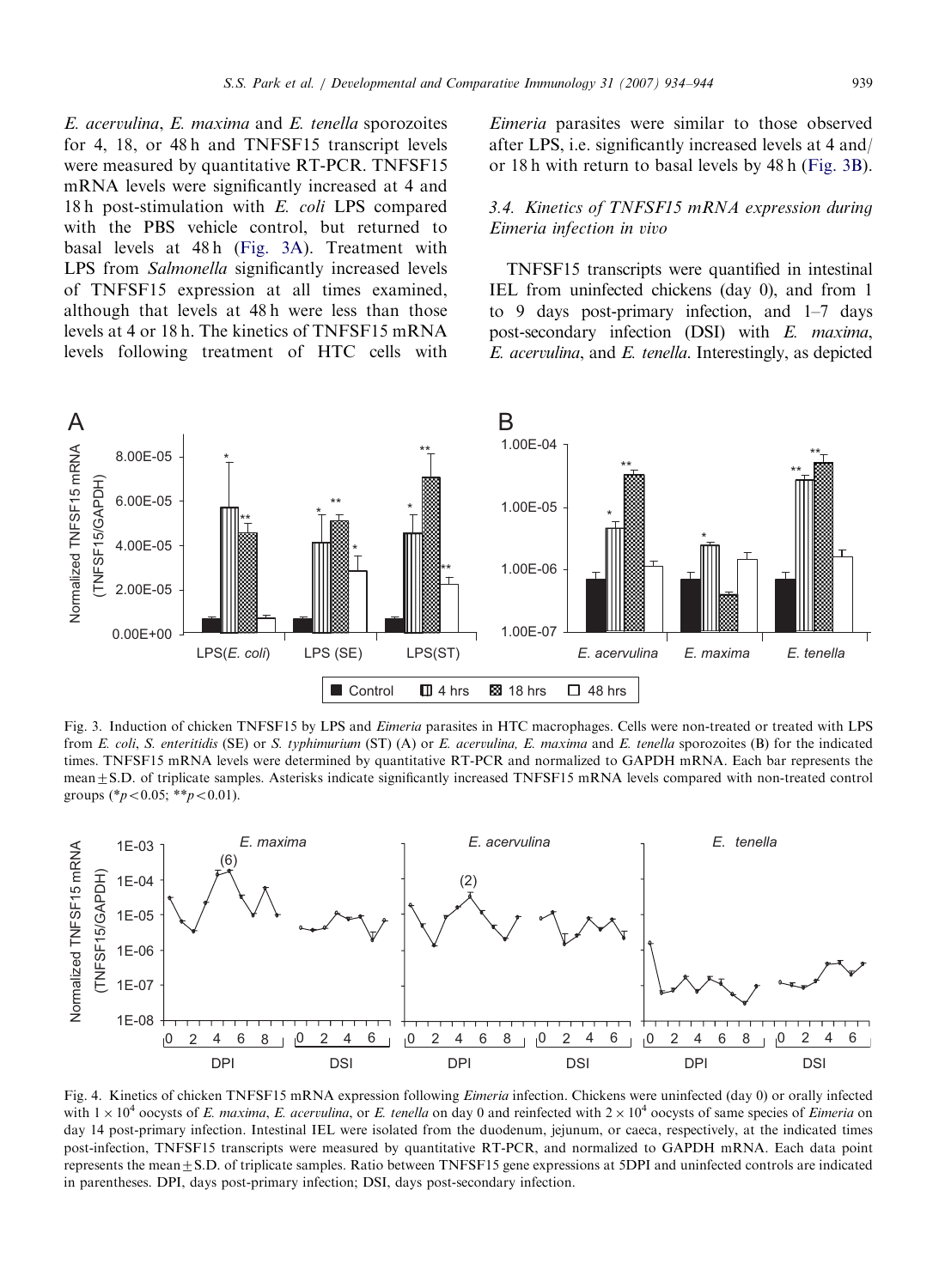in [Fig. 4,](#page-5-0) transcript levels of TNFSF15 were consistently down-regulated at 1–2 DPI following all 3 infections. With E. maxima infection, however, the levels of TNFSF15 were increased 5- and 6-fold at 4DPI and 5DPI, respectively, but TNFSF15 level returned to pre-infection level afterwards. Following E. acervulina infection, TNFSF15 levels exhibited increase up to 2-fold compared to that of pre-infection level. Following E. tenella infection, however, TNFSF15 levels consistently remained low. Interestingly, following secondary *Eimeria* infections, the levels of TNFSF15 transcript were consistently lower than those of uninfected controls (0 DPI). Taken together, these results show that the expression of TNFSF15 transcripts was increased with E. maxima following primary but not secondary infection.

# 3.5. TNFSF15 expression in IEL T cell subpopulations

To identify the T cell subpopulation that was responsible for TNFSF15 expression, we collected duodenum and jejunum IEL at 5 DPI following E. acervulina or E. maxima infections, respectively as described in the above experiment. IEL samples were collected at 5DPI and separated into four subsets,  $CD4^+$ ,  $CD8^+$ , TCR1<sup>+</sup>, and TCR2<sup>+</sup> using magnetic cell separation system using subpopulation-specific monoclonal antibodies as described in the Section 2. Interestingly, following E. acervulina

infection, TNFSF15 transcripts were primarily expressed in the  $CD4^+$  IEL subpopulation in the duodenum, whereas its highest transcript levels were found in the  $TCR2$ <sup>+</sup> IEL cells in the jejunum following  $E$ . *maxima* infection when the same number of cells  $(2.0 \times 10^7 \text{ cells/ml})$  were used for TNFSF15 mRNA (Fig. 5).

# 3.6. Cytotoxic activity of recombinant TNFSF15 protein

Human TNFSF15 possesses cytotoxic activity against tumor cells [\[13\].](#page-9-0) Therefore, we explored the possibility that chicken TNFSF15 has the ability to inhibit the growth of chicken tumor cells. Initially, the TNSF15 gene was expressed in E. coli as a 47 kDa polyhistidine-tagged recombinant protein consisting of the 26 kDa TNFSF15 plus 21 kDa tags ([Fig. 6\)](#page-7-0). Purified TNFSF15 protein inhibited the growth of HTC macrophage and LSCC-RP9 B cell tumors in a dose-dependent manner ([Fig. 7](#page-8-0)). The cytotoxic activity of TNFSF15 was similar to that observed using LITAF, a TNFSF member with known anti-tumor effects [\[11\].](#page-9-0) The anti-tumor property of TNFSF15 was also evident by microscopic visualization of cell membrane blebbing and cell shrinking. In contrast, recombinant chicken TNFSF15 did not exhibit a detectable cytotoxic effect against CHCC OU-2 cells at levels as high as  $50 \mu g/ml$  (data not shown).



Fig. 5. Chicken TNFSF15 mRNA expression in intestinal IEL. Chickens were non-infected or orally infected with  $1 \times 10^4$  oocysts of E. acervulina or E. maxima, IEL were isolated from the duodenum (A) or jejunum (B) on day 4 post-infection, and separated into  $CD4^+$ ,  $CD8^+$ , TCR1<sup>+</sup> and TCR2<sup>+</sup> subpopulations. TNFSF15 transcripts were analyzed by quantitative RT-PCR and normalized to GAPDH mRNA. Each bar represents the mean±S.D. of 5 birds. Asterisks indicate significantly increased expression of TNFSF15 mRNA compared with uninfected control groups (\*p<0.05; \*\*p<0.01). TNFSF15 regression equation:  $C_t = -3.24x + 36.2$ ,  $r^2 = 0.97$ ; GAPDH regression equation:  $C_t = -3.42x + 32.2$ ,  $r^2 = 0.99$ .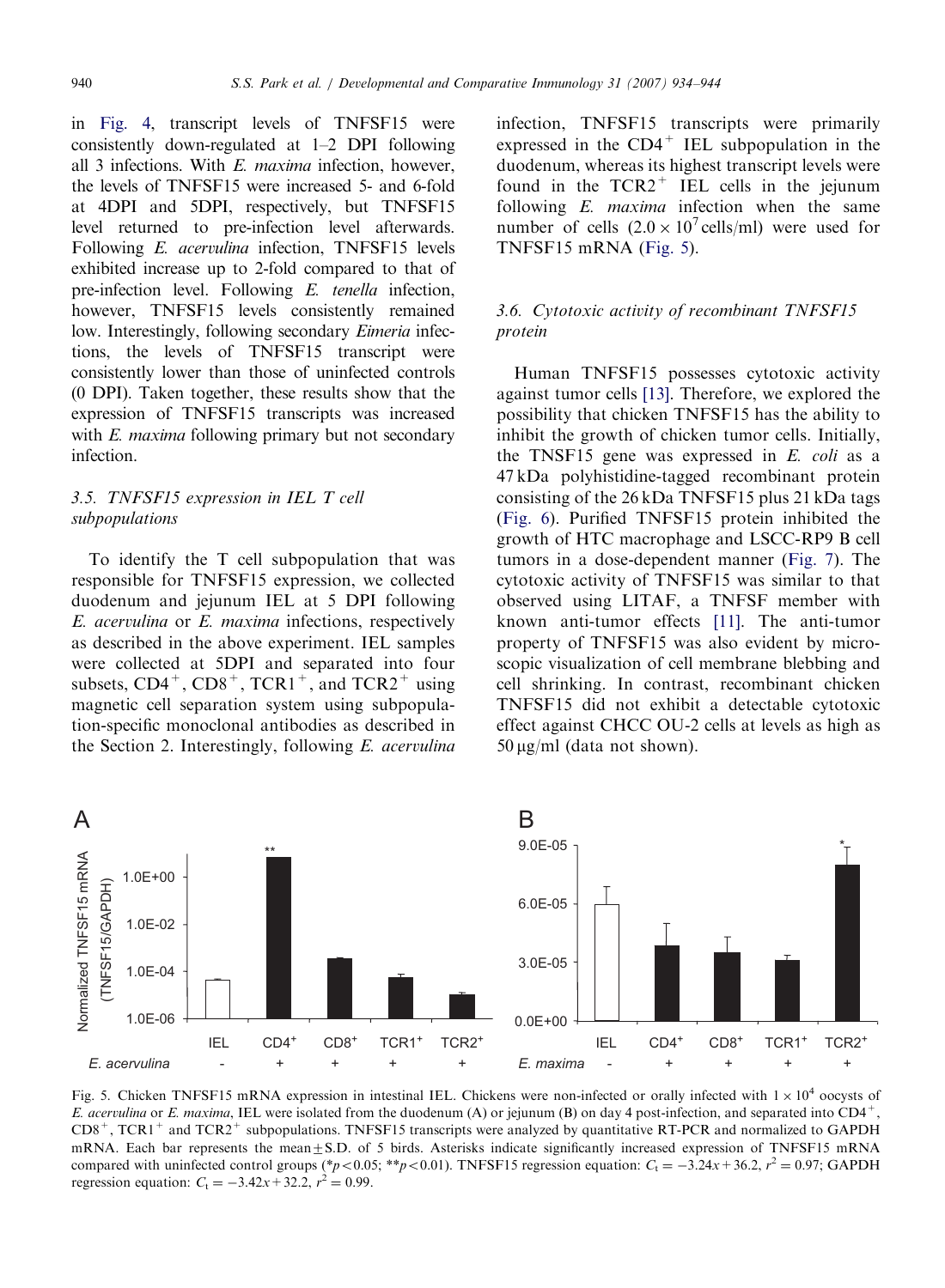<span id="page-7-0"></span>

Fig. 6. Western blot analysis of recombinant chicken TNFSF15 protein. TNFSF15 was purified from E. coli lysates on a  $Ni<sup>2+</sup>–NTA$  His-bind resin column, and analyzed by Western blotting using anti-polyhistidine antibody. Lane 1, polyhistidinetagged TNFSF15. M, prestained protein markers with sizes indicated on the left in kDa.

## 4. Discussion

This report demonstrates the biological and functional characterizations of chicken TNFSF15. Chicken TNFSF15 exhibited a high level of amino acid sequence identity with mammalian TNFSF15, including a well-conserved TNF ligand superfamily signature sequence. TNFSF15 gene expression was observed in diverse lymphoid organs, and was induced in macrophages treated with LPS or *Eimeria* parasites in vitro as well as in the intestinal IEL from Eimeria-infected chickens. Finally, TNFSF15 protein was cytotoxic for avian tumor cells, but not for non-cancer fibroblasts. These results corroborate previous reports describing TNF-like or TNF-a activities in chickens [\[3,4,6,11\]](#page-9-0) as well as the ability of infectious microorganisms and their exoproducts to stimulate its production [\[27,28\].](#page-10-0)

Mammalian TNFSF15 expression is largely limited to endothelial cells of diverse tissues and organs [\[13,26\]](#page-9-0). For example, Zhai et al. [\[26\]](#page-10-0) reported that human TNFSF15 was predominantly expressed in well-vascularized organs such as placenta, lung, kidney, pancreas, spleen, prostate, small intestine and colon. In our study, TNFSF15 was constitutively expressed in the spleen, liver, intestinal IEL, bursa, and PBL whereas its levels in the heart and thymus were relatively low. When expression levels of TNFSF15 were investigated following infections with three major Eimeria

parasites, TNFSF15 gene expression was downregulated at the beginning of infections (up to 2DPI) but increased by 2- to 6-fold following primary infections with E. acervulina and E. maxima but not with  $E$  tenella. In all three Eimeria infections, the level of TNFSF15 mRNA returned to the pre-infection level. In contrast, chicken LITAF transcripts which were previously shown to regulate the expression of TNFSF15 increased  $20-700$ -fold following infections with  $E$ . acervulina and E. maxima [\[11\]](#page-9-0). These results suggest that both LITAF and TNFSF15 play roles in innate immune response to Eimeria infections.

Eimeria sporozoites preferentially invade specific regions of the gut with  $E$ . *acervulina* mainly localizing to the duodenum, E. maxima to the iejunum, and  $E$ , tenella to the caeca. Intestinal IEL are the major effector cells that mediate host immunity to coccidia infection [\[16,17,23\].](#page-10-0) Interestingly, we found that chicken TNFSF15 was primarily expressed in certain intestinal IEL subsets depending on the infecting *Eimeria* species, specifically in the duodenum  $CD4^+$  subpopulation of E. acervulina-infected birds, and in the jejunum  $TCR2^+$  subpopulation of E. *maxima*-infected chickens. In inflammatory bowel disease (IBD) patients, TNFSF15 was produced by  $CD4<sup>+</sup>$  T cell subsets in the intestinal lamina propria with increasing TNFSF15-positive cells associated with the severity of inflammation [\[30,31\].](#page-10-0) This finding suggests that its expression may be related to the production of Th1 polarizing cytokines. A similar function of TNFSF15 may be operative in local host response to E. *acervulina* infection in chickens.

Because human TNFSF15 primarily inhibited the proliferation of 2 types of endothelial cells (umbilical and venus cells) out of 5 different kinds of endothelial cells [\[13,26\]](#page-9-0), the differences in its expression levels between chicken and human may be related to the endothelial cell types of each organ. The remarkable reduction of vascularization of tumors by mouse TNFSF15 suggested that it might be useful as an angiogenesis-based anti-cancer therapeutic [\[26\].](#page-10-0) Indeed, Zilberberg et al. [\[29\]](#page-10-0) reported a 17 amino acid cyclopeptidic VEGI that is capable of inhibiting not only the binding of TNFSF15 to endothelial cells, but also VEGIinduced endothelial cell migration.

Apoptosis is an important component of the host immune response against microbial infection and the apoptotic pathways constitute critical processes during cellular homeostasis and disease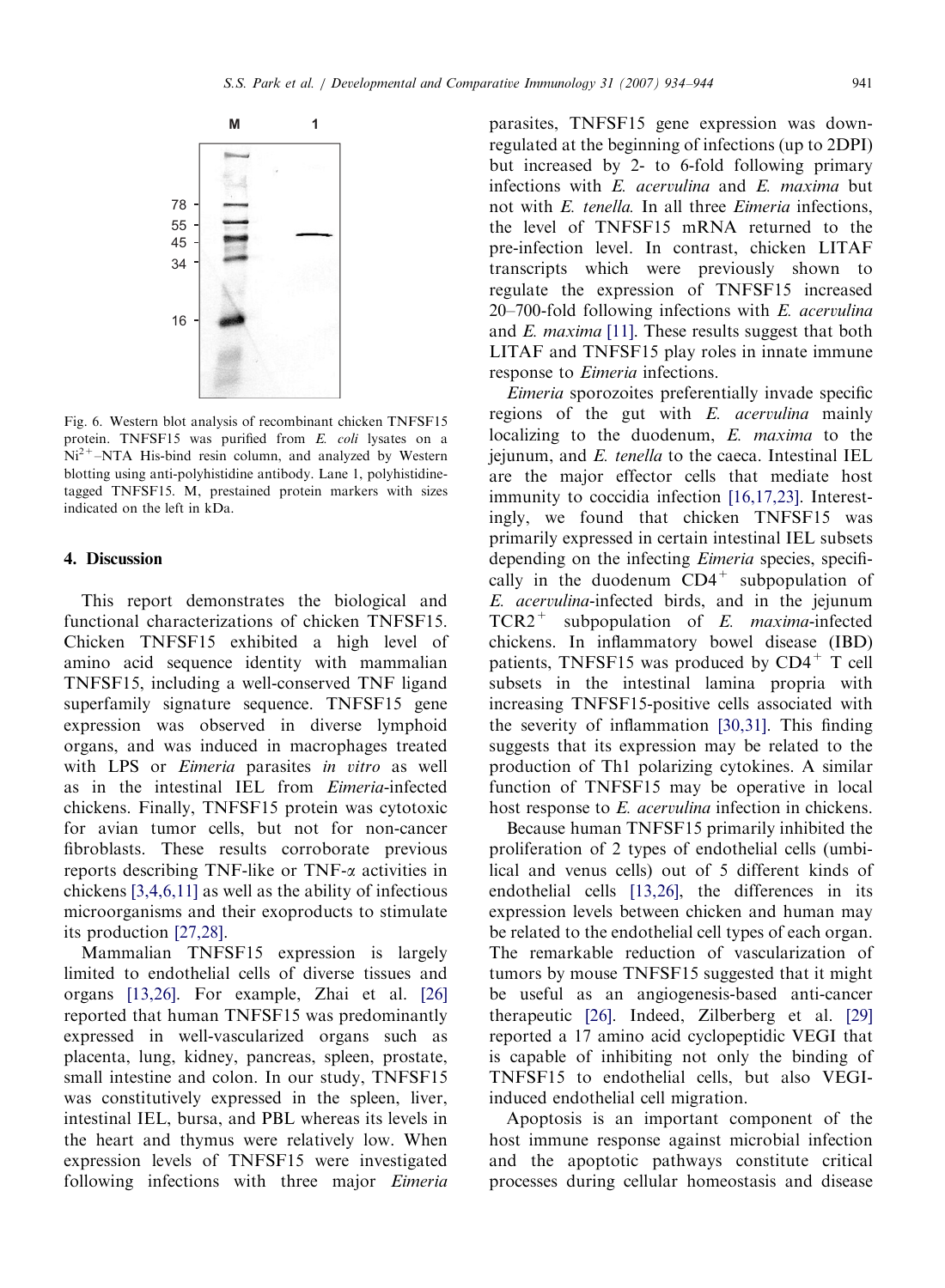<span id="page-8-0"></span>

Fig. 7. Dose–response cytotoxic activity of recombinant TNFSF15 protein. (A) HTC macrophages and (B) LCSS-RP9 retrovirustransformed B cells were treated for 48 h with serial dilutions of purified recombinant TNFSF15, LITAF, or vehicle control (empty vector). Cell viability was determined using WST-8 as described in the Section 2. Each bar represents the mean $\pm$ S.D. of triplicate samples. Asterisks indicate significantly decreased cell viability compared with the vehicle control (\*p<0.05; \*\*p<0.01).

states within the intestinal epithelium [\[32\]](#page-10-0). Mammalian TNFSF15s have been shown to exert inhibition of endothelial cell proliferation, T cell costimulation, and angiogenesis [\[13,14,26\]](#page-9-0). Recently, Takimoto et al. [\[10\]](#page-9-0) showed a cytotoxic effect of chicken TNFSF15 against the murine fibroblast cell line L929 and non-tumorized primary chicken fibroblasts. However, their study did not investigate cytotoxicity of chicken TNFSF15 against chicken tumor cells. In a previous report [\[11\],](#page-9-0) we showed that LITAF upregulated TNFSF15 gene expression in HD11 macrophages. Our current results support an apoptotic or necrotic role for TNFSF15 as previously suggested for the homologous mammalian TNFSF15 proteins [\[33\]](#page-10-0). Kim et al. [\[34\]](#page-10-0) demonstrated that TNFSF15 expression was induced in human umbilical vein endothelial cells by IL-1 $\alpha$ , IL-1 $\beta$  or TNF- $\alpha$ , suggesting its crucial role in balancing between apoptotic and anti-apoptotic pathways. Based on this suggestion, we can speculate that chicken TNFSF15 might function to protect against intestinal spread of Eimeria infection, either alone or synergistically with LITAF and/or other inflammatory factors by apoptosis of infected cells.

In acute and chronic inflammatory responses, there are increases in circulating monokines (IL-1 and IL-6) and altering hormonal milieu to cause an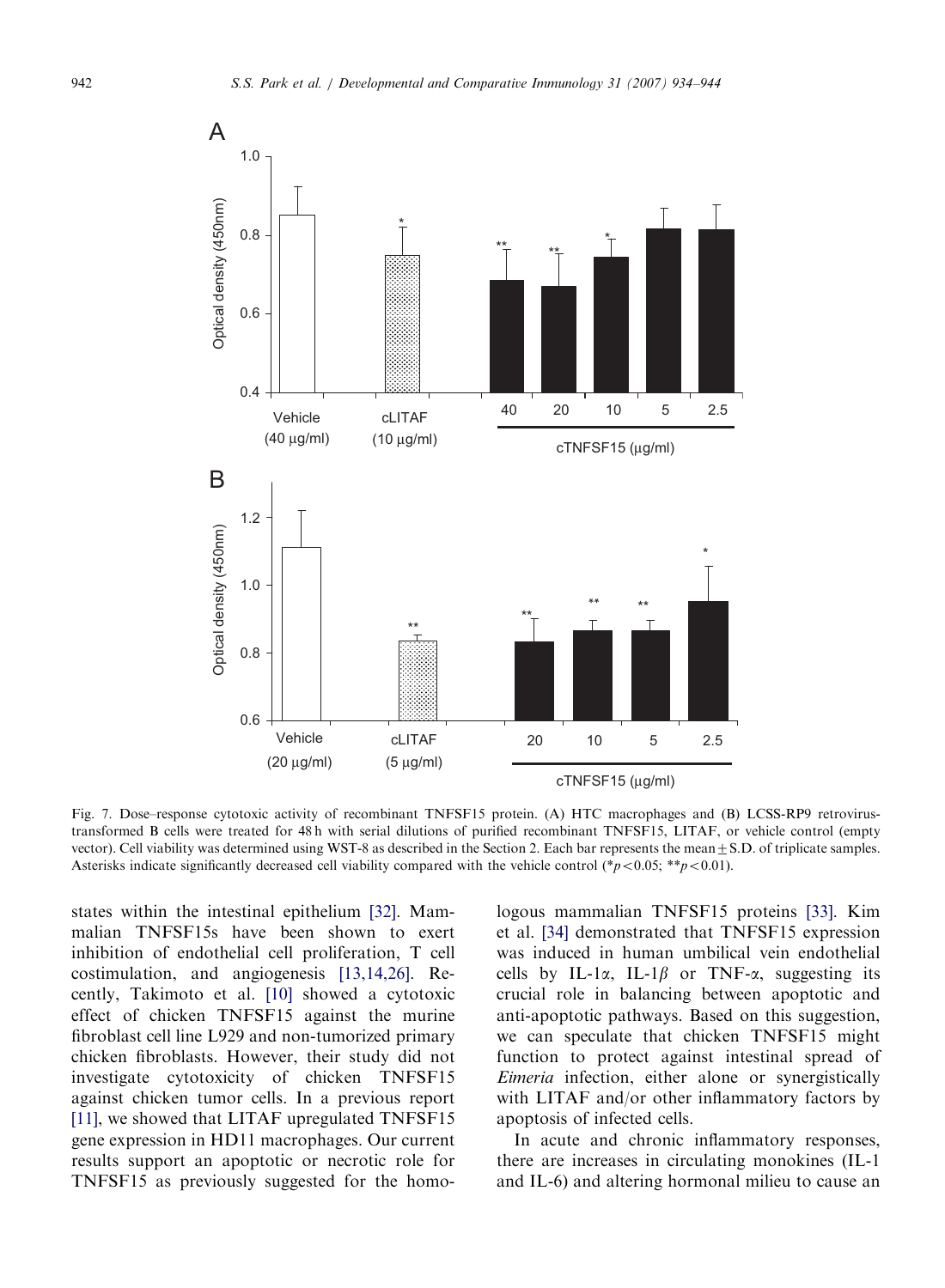<span id="page-9-0"></span>altered nutrient requirements, and reduced growth rate [\[35\]](#page-10-0). These array of metabolic changes include reduced skeletal muscle accretion, increased energy utilization and redistribution of cartilage and bone. Many of these effects are due to enhanced secretion of metalloproteinases, impaired chondrocyte proliferation, and increased use of dietary nutrients as energy sources in lieu of body growth [\[35\].](#page-10-0) During immune responses to infections, wasting of lean tissues and loss of nitrogen by increased protein breakdown in skeletal muscle resulted in body weight loss or growth retardation [\[36\]](#page-10-0). Infusion of  $TNF-\alpha$  enhance muscle proteolysis synergistically with IL-1 by promotion of muscle catabolism in rats [\[36\]](#page-10-0). Furthermore, human TNF-a inhibited myogenesis by reversible decrease of muscle specific  $\alpha$ cardiac actin gene expression and lipid mobilization in adipocyte cell cultures [\[37\].](#page-10-0) In addition, exogenous  $TNF-\alpha$  administration stimulated hepatic fatty acid and cholesterol synthesis resulting in hyperlipidemia in rats [\[38\],](#page-10-0) anorexic body weight loss in mice [\[36\].](#page-10-0) When birds are infected with Eimeria, they exhibit reduced feed intake resulting in immediate onset of body weight loss [3,35]. In our previous study, the highest level of chicken TNLF was detected at 4 DPI, and body weight loss occurred in 6 days post-infection by administration of chicken TNLF produced in chicken monocyte cultures by stimulation of E. tenella [3]. Interestingly, the peak expression period of TNFSF15 and LITAF following Eimeria infection in vivo would primarily coincide with body weight loss [11]. The rapid increases of LITAF and TNFSF15 gene expression seen in the previous and current studies might be associated with enhanced body weight loss seen in Eimeria-infected birds, especially in E. maxima and E. acervulina infections [\[39\]](#page-10-0). Human muscle cells are sensitive to human TNF, which reversibly inhibit muscle specific a-cardiac actin gene, resulting in reduced muscle growth [\[37\]](#page-10-0). Because chicken muscle represents larger portion of whole body, it is worthwhile to investigate the effects of chicken TNFSF15 and LITAF on chicken muscle cell growth that will influence overall growth rate and body weight gain of chickens during inflammatory responses.

## Acknowledgments

We thank Margie Nichols, Diane Hawkins-Cooper and Dong Woon Park for animal studies and Erik P. Lillehoj for critical reading of manuscript. This project was supported, in part, by the National Research Initiative of the USDA, US Veterinary Immune Related Reagent Network Grant (No. 2005-01812).

#### References

- [1] Collette Y, Gilles A, Pontarotti P, Olive D. A co-evolution perspective of the TNFSF and TNFRSF families in the immune system. Trends Immunol 2003;24(7):387–94.
- [2] Locksley RM, Killeen N, Lenardo MJ. The TNF and TNF receptor superfamilies: integrating mammalian biology. Cell 2001;104(4):487–501.
- [3] Zhang S, Lillehoj HS, Ruff MD. In vivo role of tumor necrosis-like factor in Eimeria tenella infection. Avian Dis 1995;39(4):859–66.
- [4] Zhang S, Lillehoj HS, Ruff MD. Chicken tumor necrosislike factor. I. In vitro production by macrophages stimulated with Eimeria tenella or bacterial lipopolysaccharide. Poult Sci 1995;74(8):1304–10.
- [5] Arnold JW, Holt PS. Cytotoxicity in chicken alimentary secretions as measured by a derivative of the tumor necrosis factor assay. Poult Sci 1996;75(3):329–34.
- [6] Rautenschlein S, Subramanian A, Sharma JM. Bioactivities of a tumor necrosis-like factor released by chicken macrophages. Dev Comp Immunol 1999;23(7–8):629–40.
- [7] Abdalla SA, Horiuchi H, Furusawa S, Matsuda H. Molecular cloning and characterization of chicken tumor necrosis factor (TNF)-superfamily ligands, CD30L and TNF-related apoptosis inducing ligand (TRAIL). J Vet Med Sci 2004;66(6):643–50.
- [8] Schneider K, Kothlow S, Schneider P, Tardivel A, Gobel T, Kaspers B, et al. Chicken BAFF—a highly conserved cytokine that mediates B cell survival. Int Immunol 2004;6(1):139–48.
- [9] Koskela K, Nieminen P, Kohonen P, Salminen H, Lassila O. Chicken B-cell-activating factor: regulator of B-cell survival in the bursa of Fabricius. Scand J Immunol 2004;59(5): 449–57.
- [10] Takimoto T, Takahashi K, Sato K, Akiba Y. Molecular cloning and functional characterizations of chicken TL1A. Dev Comp Immunol 2005;29(10):895–905.
- [11] Hong YH, Lillehoj HS, Lee SH, Park DW, Lillehoj EP. Molecular cloning and characterization of chicken lipopolysaccharide-induced TNF-alpha factor (LITAF). Dev Comp Immunol 2006;30(10):919–29.
- [12] Kaiser P, Poh TY, Rothwell L, Avery S, Balu S, Pathania US, et al. A genomic analysis of chicken cytokines and chemokines. J Interferon Cytokine Res 2005;25(8):467–84.
- [13] Zhai Y, Yu J, Iruela-Arispe L, Huang WQ, Wang Z, Hayes AJ, et al. Inhibition of angiogenesis and breast cancer xenograft tumor growth by VEGI, a novel cytokine of the TNF superfamily. Int J Cancer 1999;82(1):131–6.
- [14] Migone TS, Zhang J, Luo X, Zhuang L, Chen C, Hu B, et al. TL1A is a TNF-like ligand for DR3 and TR6/DcR3 and functions as a T cell costimulator. Immunity 2002;16(3): 479–92.
- [15] Min W, Dalloul RA, Lillehoj HS. Application of biotechnological tools for coccidia vaccine development. J Vet Sci 2004;5:279–88.